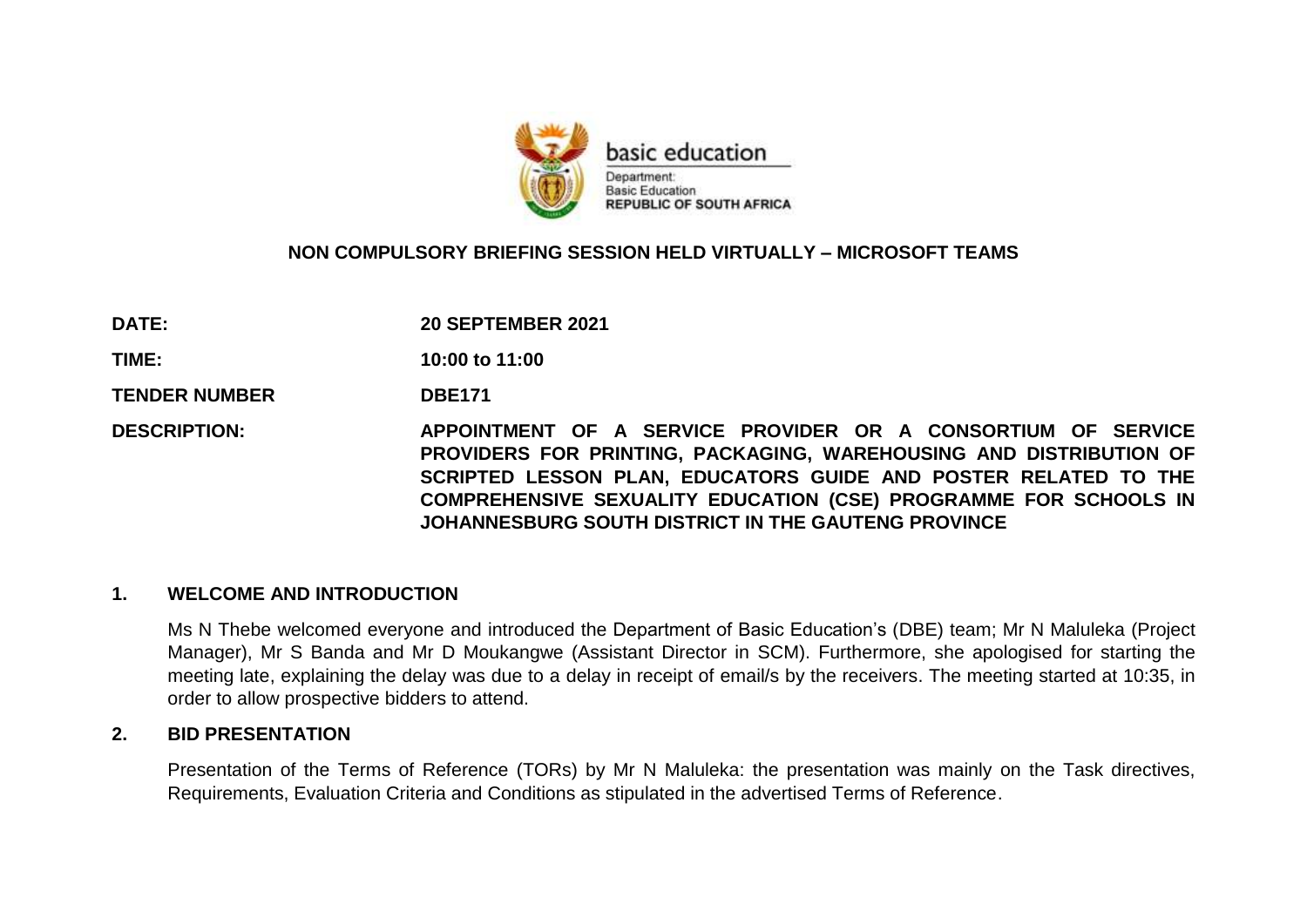# **3. SUPPLY CHAIN MANAGEMENT (SCM) MATTERS**

The SCM indicated that:

- The briefing session is non-compulsory as indicated in the Tender advert. Non-attendance to the briefing session does not lead to disqualification of the Bidders' proposal/s.
- The tender is closing on **06 October 2021 at 11:00**. A bid which is submitted after 11:00 will be regarded as late and will not be accepted by the DBE.
- Bidders can still forward the clarity seeking questions regarding the bid and the closing date for submission of the questions is seven days before the closing of the bid. The questions should be directed to [Tenders@dbe.gov.za;](mailto:Tenders@dbe.gov.za) it was emphasised that questions must be submitted in writing. The discussions during the briefing session and the questions raised after the briefing session will be consolidated and responded to by uploading them on the eTenders; there will be no direct email which will be sent to any bidder.
- Bidders must read the Mandatory Requirements carefully as listed in the TORs and ensure that they respond as required.

# **4. QUESTIONS RAISED AND RESPONSES PROVIDED (during the briefing session)**

| No. | <b>Question raised</b>                                                                                                                                                     | <b>Response/ clarity</b>                                                                                                                                                                                     |
|-----|----------------------------------------------------------------------------------------------------------------------------------------------------------------------------|--------------------------------------------------------------------------------------------------------------------------------------------------------------------------------------------------------------|
|     | Service Providers may not necessarily have all the vehicles but may use<br>services of reputable courier companies. What is the stance of the<br>department on this issue? | Bidders were advised to consider forming a Joint Venture<br>or Consortium with other bidder/s who may have the<br>required resources and in case of warehousing bidders<br>may submit the lease agreement/s. |
| 2.  | Annexure A - is not included in the docs, how can we obtain?                                                                                                               | The Annexure A will be uploaded on the eTender Portal by<br>the latest tomorrow, 21 September 2021.                                                                                                          |
| 3.  | Can we have the number of inside pages for both the                                                                                                                        | The details regarding the number of pages for Learner<br>Books and Educator's Guide are detailed in the Annexure                                                                                             |
|     | A4 - 205 x 275mm (Learner Books)                                                                                                                                           | A                                                                                                                                                                                                            |
|     | A4 210 x 297mm (Educator's Guide)                                                                                                                                          |                                                                                                                                                                                                              |
| 4   | Please can you send email to us with Annexure A, that will be<br>appreciated                                                                                               | No direct emails will be sent to bidders with Annexure A or<br>responding to any question directly to the bidder/s, all the                                                                                  |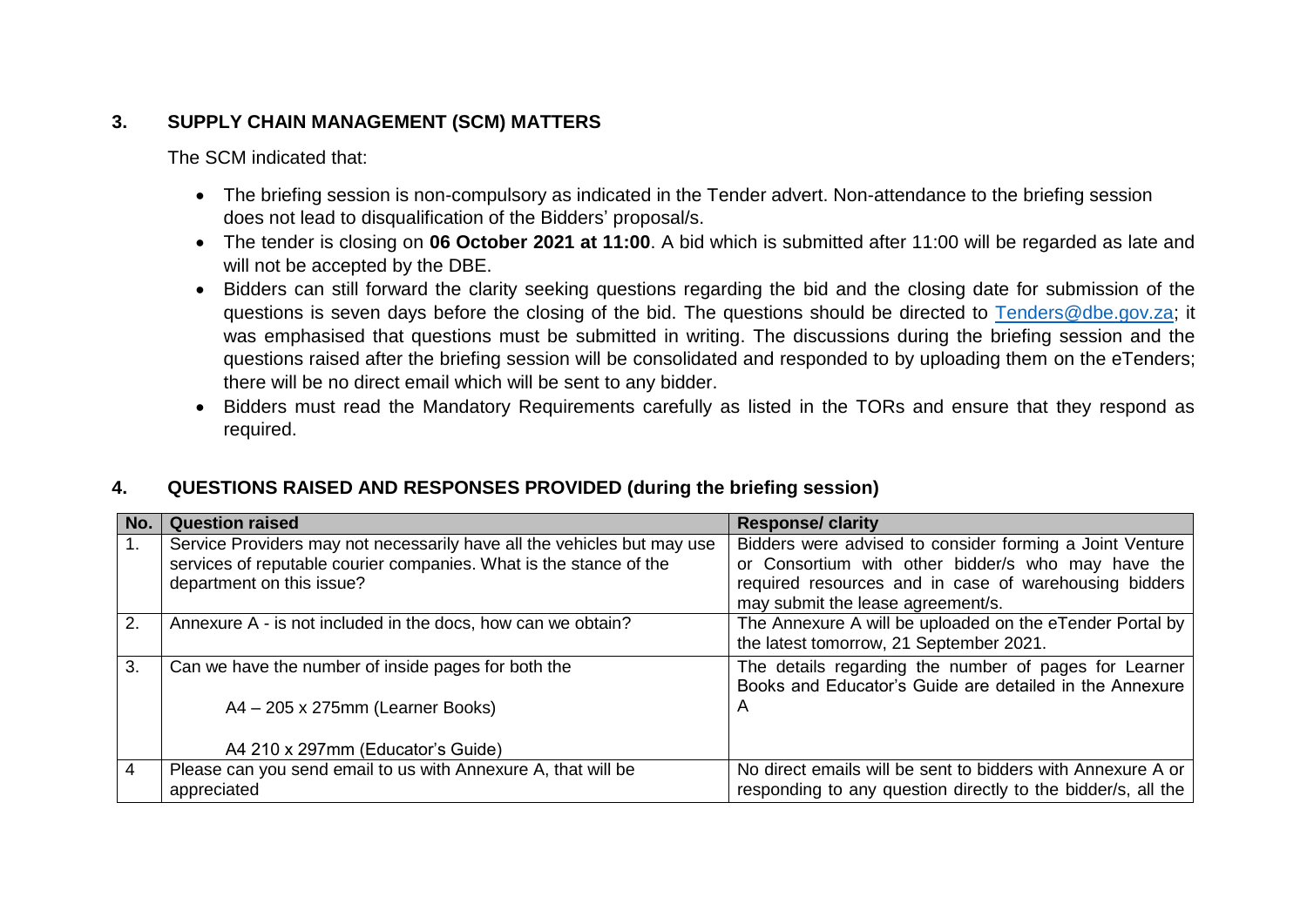|  | will<br>the<br>and<br>information<br>responded<br>Will<br>queries<br>be<br>to<br>be |
|--|-------------------------------------------------------------------------------------|
|  | n e I enders.<br>uploaded<br>$\sim$ 0.0 $\sim$<br>∶∪เ                               |

### **5. CONCLUSION**

Bidders were reminded:

- To be mindful of the tender closing date as indicated in the Tender advert.
- That they can still ask questions up to seven days before the closing of tender; questions should be in written format and directed to [Tenders@dbe.gov.za.](mailto:Tenders@dbe.gov.za)

Ms Thebe and Mr Maluleka thanked the Bidders for attending the briefing session and wished them well with the preparation and submission of their bids.

The session was adjourned at 11:11.

# **6. QUESTIONS RAISED (after the briefing session) AND RESPONSES PROVIDED**

| No. | <b>Question raised</b>                                                                | <b>Response/ clarity</b>                                                                                                                                                                                                                                                                 |
|-----|---------------------------------------------------------------------------------------|------------------------------------------------------------------------------------------------------------------------------------------------------------------------------------------------------------------------------------------------------------------------------------------|
| 1.  | I have tried downloading Annexure A on the eTenders website and<br>it gives an error? | The Annexure A can be downloaded on eTender<br>Portal or Department of Basic Education by following<br>the below stated steps:                                                                                                                                                           |
|     |                                                                                       | Go to www.etenders.gov.za<br>$\bullet$<br>• Click on "Browse Opportunities"<br>Click on "Current Advertise"<br>$\bullet$<br>Click on "Advance Search"<br>$\bullet$<br>On the Organ of State select "Basic Education"<br>$\bullet$<br>and on Tender Type Select "Request for<br>Proposal" |